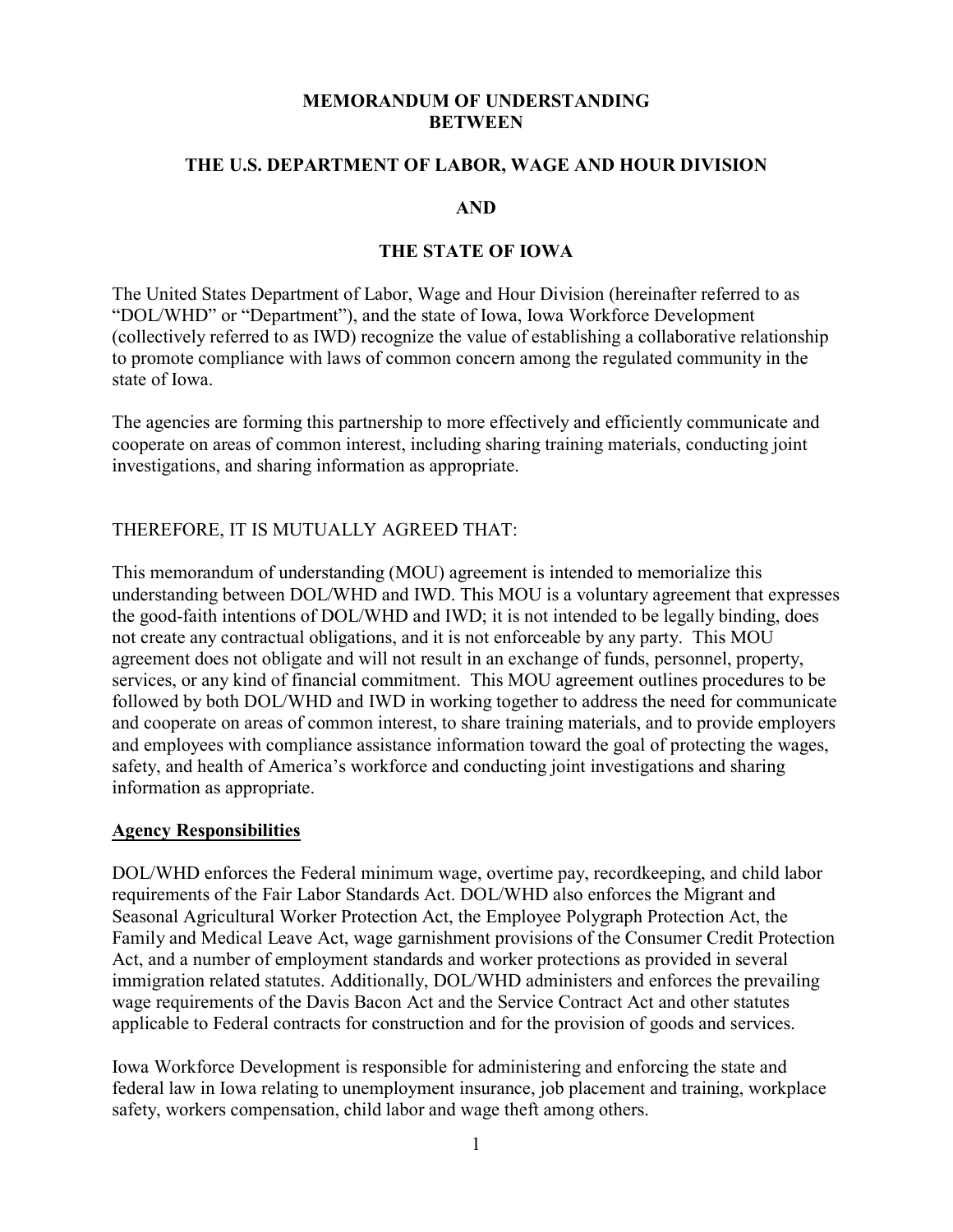Specific to this agreement, Workforce Services Bureau provides services to both businesses and the labor force of Iowa through the delivery of various state and federally funded employment and training services (I.e. customized staff training, On the Job Training, as well as employees through career counseling, job search skill development and assessment, academic skill testing, job fairs, etc.). They also provide aid to migrant, seasonal farm workers and services to H-2A employers and employees.

## **I. Purpose**

The purpose of the MOU is to maximize and improve the enforcement of the laws administered by DOL's DOL/WHD and by IWD. This agreement will also encourage enhanced law enforcement and greater coordination between the agencies.

# **II. Outreach and Education**

- The agencies agree to coordinate, conduct joint outreach presentations, and prepare and distribute publications, when appropriate, for the regulated community of common concern.
- The agencies agree to work with each other to provide a side-by-side comparison of laws with overlapping provisions and jurisdiction.
- The agencies agree to provide a hyperlink on each agency's website linking users directly to the outreach materials in areas of mutual jurisdiction and concern.
- The agencies agree to jointly disseminate outreach materials to the regulated community, when appropriate.
- All materials bearing the DOL or DOL/WHD name, logo, or seal must be approved in advance by DOL.

## **III. Points of Contact (POCs)**

- The agencies designate the following POCs responsible for coordinating the partnership activities and meeting annually to review terms and conditions and areas of mutual concern. The agencies will notify each other in the event of the separation or long-term absence of their contact persons.
- POC designees:

Melissa Wright Community Outreach & Resource Planning Specialist [wright.melissa@dol.gov](mailto:wright.melissa@dol.gov) 515-323-2195

Melissa Garcia State Monitor Advocate [melissa.garcia@iwd.iowa.gov](mailto:melissa.garcia@iwd.iowa.gov) 515-725-2835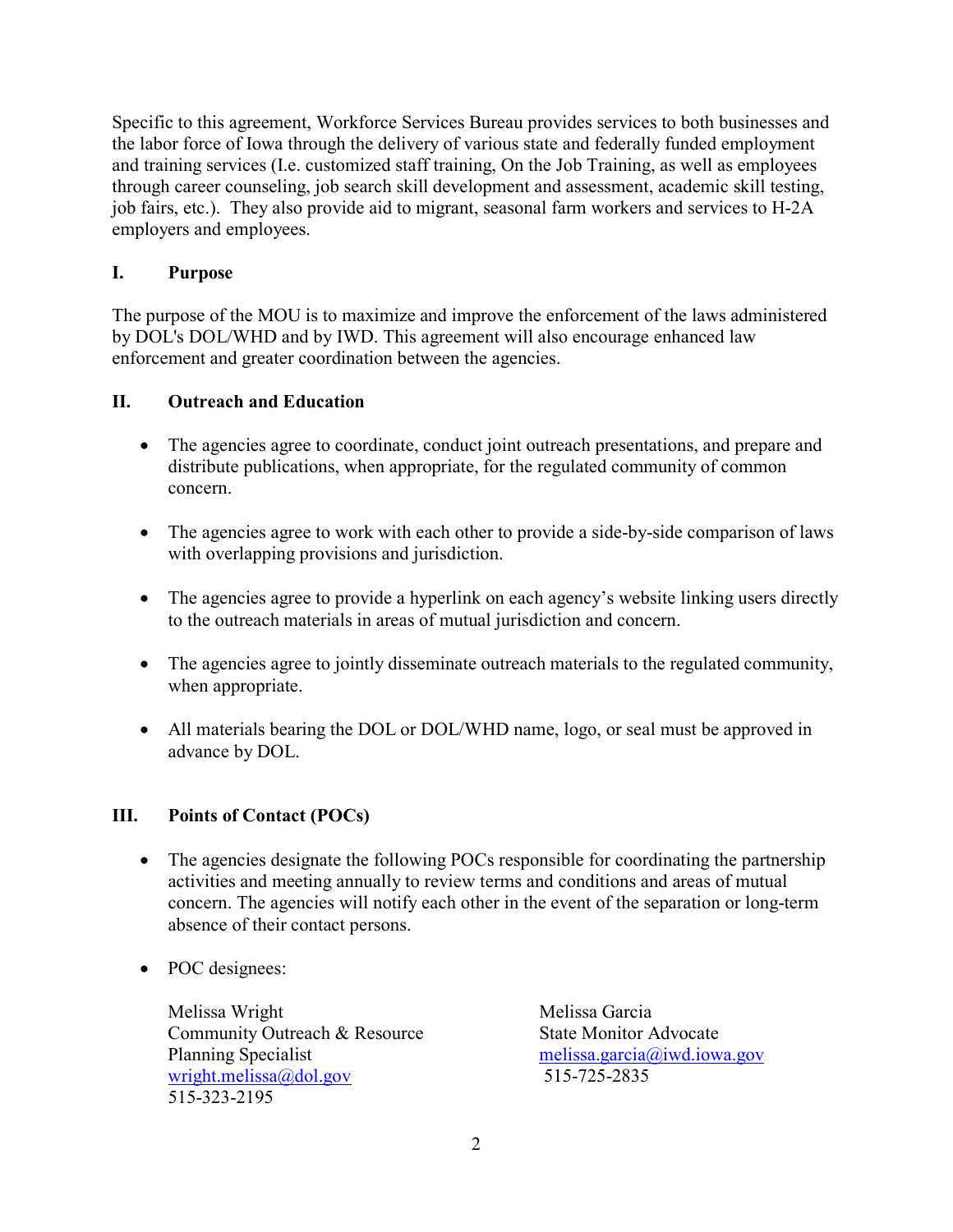## **IV. Enforcement**

Where appropriate and to the extent allowable under law,

- The agencies may conduct joint investigations annually in the state of Iowa if appropriate or if opportunity provides.
- The agencies may coordinate their respective enforcement activities and assist each other with enforcement, where appropriate and to the extent allowable under law.
- The agencies will make referrals of potential violations of each others' statutes, where appropriate.

## **V. Information**

- The agencies agree to exchange information on laws and regulations of common concern to the agencies, to the extent practicable.
- The agencies will establish a methodology for exchanging investigative leads, complaints, and referrals of possible violations, to the extent allowable by law or policy.
- The agencies will exchange information (statistical data) on incidence of violations in specific industries and geographic areas, if possible.

## **VI. Training**

- The agencies agree to cross train investigators and other staff no less than once per calendar year, subject to agency resources and any applicable legal requirements. Joint training will be conducted to educate staff members of both agencies about the laws and regulations enforced by both, and to discuss issues of common concern.
- The agencies will exchange information related to policy or regulatory changes to state or federal laws, to the extent permissible.

### **VII. Previous Agreements**

• This agreement replaces and supersedes any previous Partnership Agreement MOU between the parties.

## **VIII. Effect of MOU Agreement**

• This MOU agreement does not authorize the expenditure or reimbursement of any funds. Nothing in this agreement obligates the parties to expend appropriations or enter into any contract or other obligations.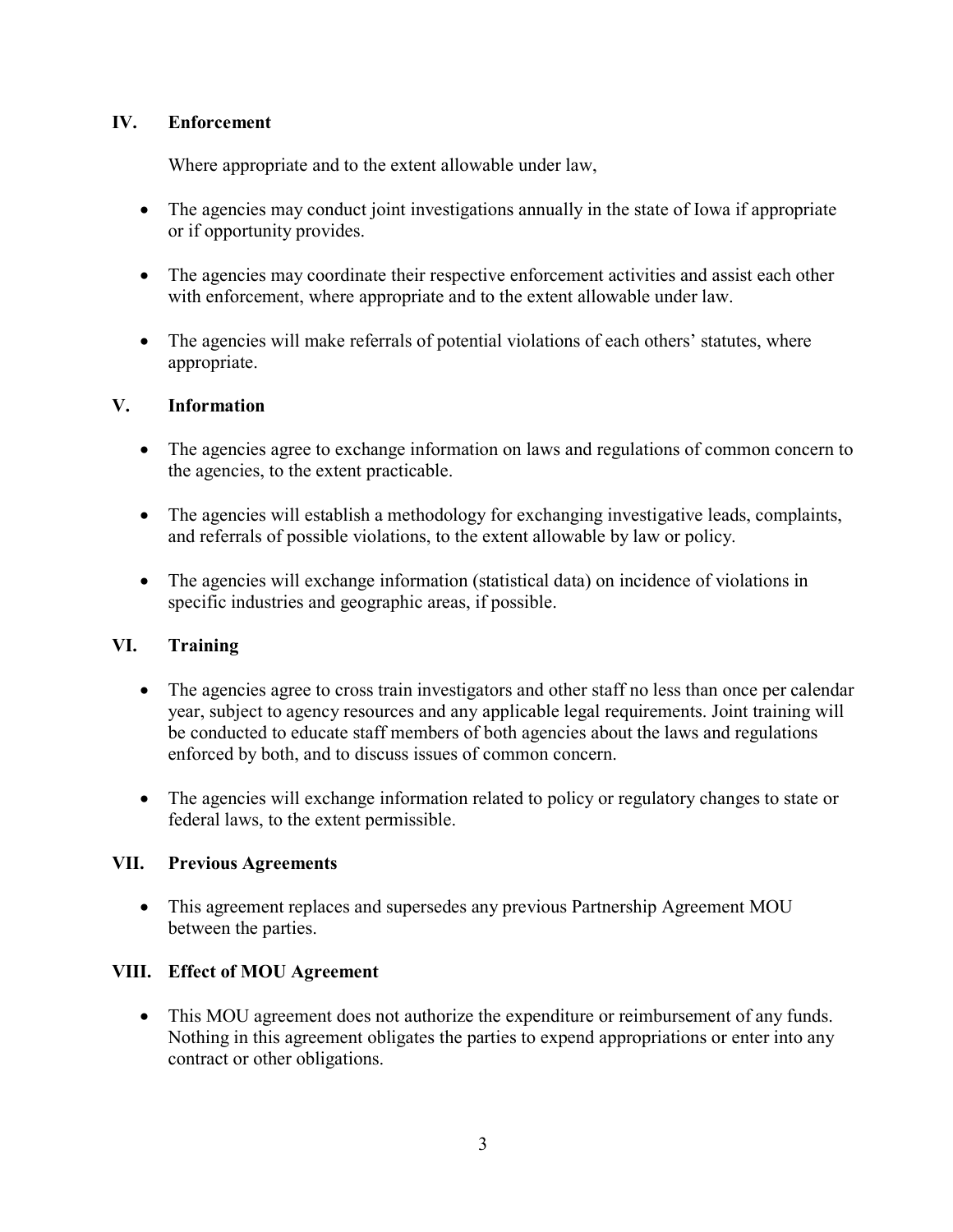- By entering into this partnership, the agencies do not imply an endorsement or promotion by either agency of the policies, programs, or services of the other.
- Nothing in this MOU agreement is intended to diminish or otherwise affect the authority of either agency to implement its respective statutory or regulatory functions.
- This MOU agreement is not intended to be legally binding and does not confer any rights on any private person.
- This MOU agreement is not intended to confer any rights against the United States, its agencies, or its officers upon any private person.
- Nothing in this MOU agreement will be interpreted as limiting, superseding, or otherwise affecting the agencies' normal operations or decisions in carrying out their statutory or regulatory duties, or duties under any Executive Order. This MOU agreement also does not limit or restrict the parties from participating in similar activities or arrangements with other entities.
- This agreement will be executed in full compliance with the Privacy Act of 1974, the Freedom of Information Act, the Federal Records Act, and any other applicable federal laws and state laws, including the Workers' Compensation Act, Wage Payment Collection, Child Labor Act, Iowa Civil Rights Act, and the Occupational Safety and Health Act.
- This MOU agreement contains all the terms and conditions agreed upon by the agencies concerning the subject matter of the agreement. No other understandings, oral or otherwise, regarding the subject matter of this agreement shall be deemed to exist or be binding upon the agencies. This agreement is not intended to confer any right upon any private person or other third party.

### **IX. Exchange of Information**

To the extent permitted by law, the agencies understand that in order to effectuate the purposes and provisions of this MOU, it will be necessary, from time to time, to exchange information, some of which may be considered confidential. It is the policy of each of the parties to cooperate with other government agencies to the fullest extent possible under the law, subject to the general limitation that any such cooperation must be consistent with its own statutory obligations and enforcement efforts. It is the view of the parties that an exchange of information in which both agencies are proceeding with a common legal interest is to their mutual benefit. The agencies to this MOU agreement recognize the importance of being able to provide information to other law enforcement bodies without waiving the privilege of otherwise protected material or make a public disclosure.

It is the policy of DOL/WHD and IWD to cooperate with other government agencies to the fullest extent possible under the law, subject to the general limitation that any such cooperation must be consistent with the DOL/WHD's and IWD's own statutory obligations and enforcement efforts. It is DOL/WHD's and IWD's view that an exchange of information in cases in which both entities are proceeding on basically the same matter is to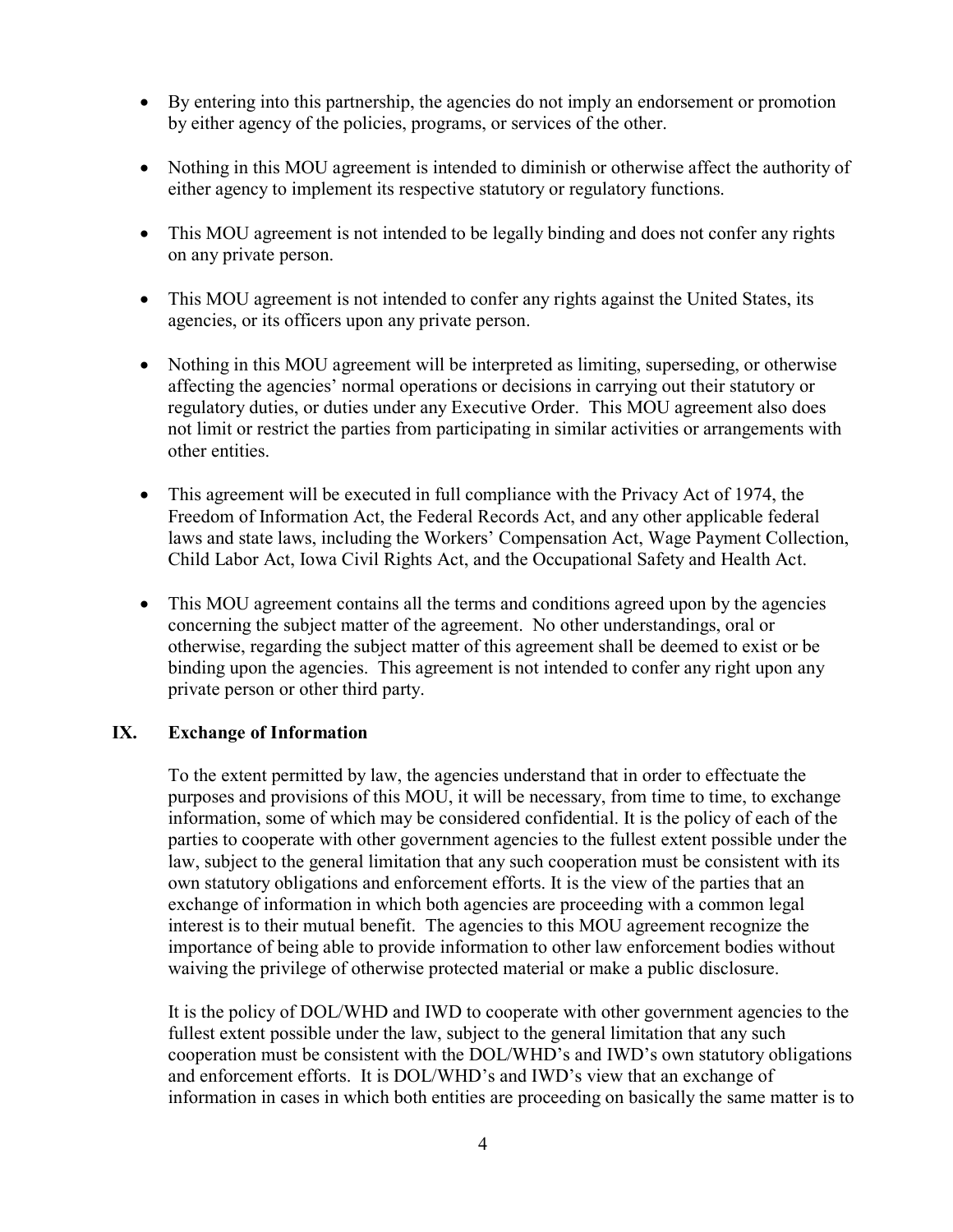our mutual benefit. There is a need for DOL/WHD and IWD to provide information to other law enforcement bodies without making a public disclosure.

In consideration of these concerns, and subject to any applicable laws and regulations regarding the handling of such information, the agencies agree as follows:

- 1. The agencies agree to exchange information on laws and regulations of common concern and interest, to the extent practicable and allowable by law and policy.
- 2. The parties will be available to discuss and provide information to one another on topics of mutual interest, overlapping jurisdiction, or certain areas of expertise, when able.
- 3. Exchange of information to one another pursuant to this MOU is not considered a public disclosure under the Freedom of Information Act, 5 U.S.C.552.
- 4. When confidential information is exchanged it will not be released to the public, or to any third party, without the express permission of the agency providing that information, except as required by law including, but not limited to the Freedom of Information Act. Upon receipt of a public disclosure request, IWD agrees to provide DOL/ WHD with notice of the request and an opportunity to pursue legal action to prevent the release of information.
- 5. When confidential information is exchanged, it shall be used and accessed only for the limited purposes of carrying out activities pursuant to this agreement as described herein. The information shall not be duplicated or re-disclosed without the express written consent or authority of the agency providing the information (hereinafter the "donor agency"), a court order, or as required by law, including the Freedom of Information Act.
- 6. Confidential information means information that may be privileged or otherwise exempt from disclosure to the public or other unauthorized persons under federal and state laws. Confidential information may include: the identity of persons who have given information to the agencies in confidence or under circumstances in which confidentiality can be implied; any employee statements in enforcement files that were obtained under these conditions; internal opinions, policy statements, memoranda, and recommendations of federal or state employees, including (but not limited to) investigators and supervisors; any records that would otherwise not be subject to disclosure under law as non-final, intra- or inter-agency documents; information or records covered by the attorney-client privilege and the attorney work-product privilege; personal information protected by any relevant law or regulation; individually identifiable health information; and confidential business information and trade secrets.
- 7. In the event that there is a public proceeding, such as a trial, in which certain records, such as confidential information, may be used or testimony of DOL/WHD's employees sought, DOL/WHD requires that IWD notify DOL/WHD.
- 8. In the event that there is a public proceeding, such as a trial, in which certain records, such as confidential information, may be used or testimony of IWD employees sought, IWD requires that DOL/WHD notify IWD.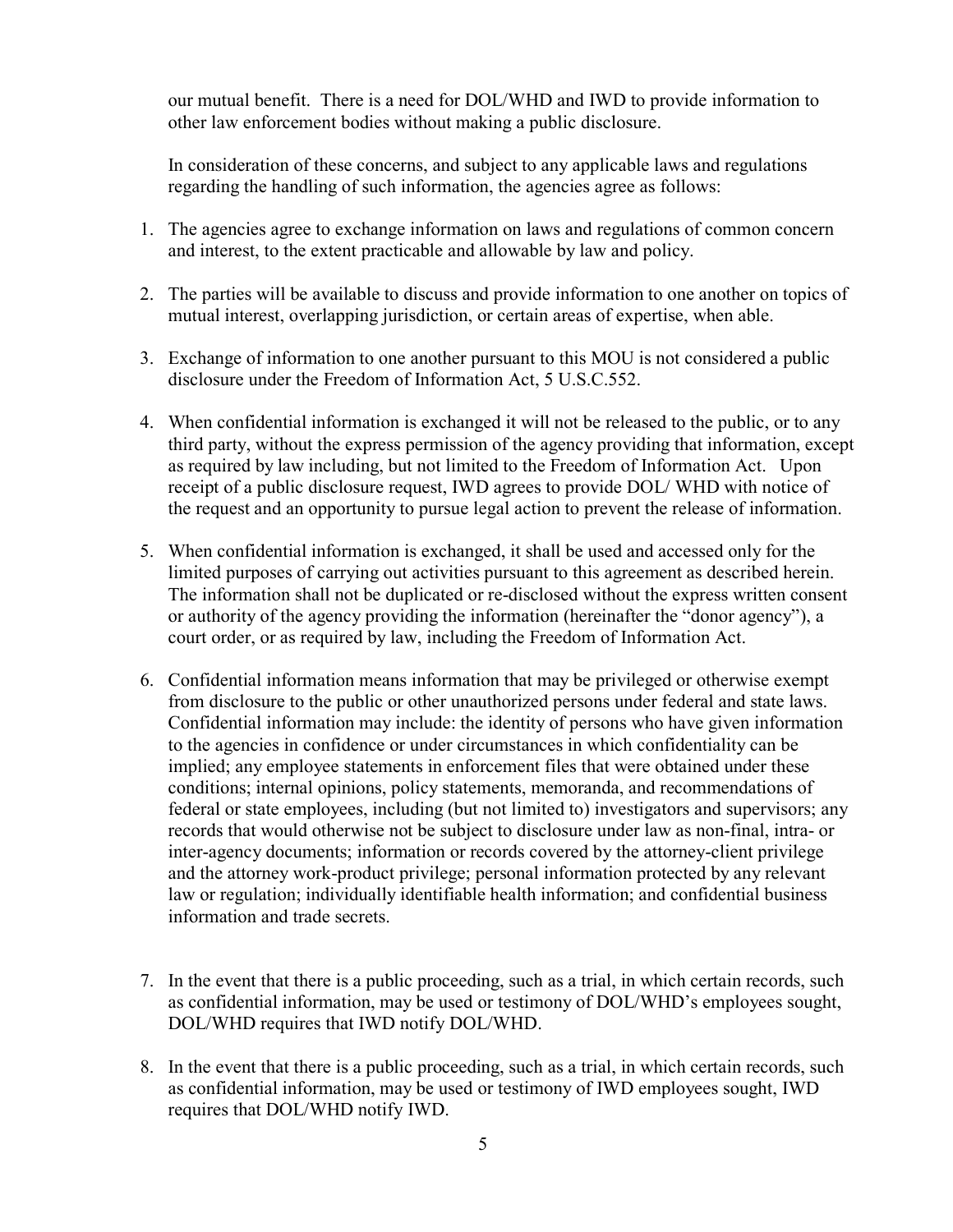- 9. Should either party receive a request or subpoena that would, fairly construed, seek production of privileged information that it received pursuant to this MOU agreement, the party receiving such a request or subpoena shall take reasonable measures, including but not limited to asserting the common interest privilege, to preclude or restrict the production of such information for ten (10) business days, and shall promptly notify the donor agency that such a request or subpoena has been received, so that the donor agency may file any appropriate objections or motions, or take any other appropriate steps, to preclude or condition the production of such information.
- 10. Neither party shall have authority to waive any applicable privilege or doctrine on behalf of the other party, nor shall any waiver of an applicable privilege or doctrine by the conduct of one party be construed to apply to the other party.
- 11. The agencies will notify one another, through the agency POC identified in this MOU, upon commencement of litigation, a hearing, or other proceeding that may involve the release, through subpoena, introduction of written evidence, or testimony, of information exchanged under this agreement.
- 12. In addition to the requirements above, Confidential Unemployment Compensation information may be exchanged only subject to the confidentiality requirements of 20 CFR 603.4 and any applicable state laws.
- 13. For information security purposes, information (including paper-based documents and electronic information such as emails and CDs) exchanged pursuant to this MOU agreement remains the responsibility of the donor agency while in transit. The agencies agree to establish a communication protocol for notifying each agency's designated POC when information is sent to or received from that agency, including information on the form of the transfer and the media type and quantity (when appropriate). An agency expecting to receive information will notify the donor agency if the information is not received as of the next business date following the agreed upon delivery date. Confidential data will be destroyed no later than thirty (30) days after its use and may be transmitted via secure FTP. Use includes the time period required for compliance with federal records retention periods. Confidential data will not be electronically mailed, unless encrypted using approved encryption standards.
- 14. For information security purposes, after an agency receives information from the donor agency, the donor agency retains no responsibility for any security incidents, inadvertent disclosure, or the physical and information technology safeguards in place for protecting that information by the agency that received it.
- 15. However, in the event that the agency receiving the information experiences a security incident or disaster that results in the suspected or confirmed inadvertent disclosure of the data exchanged pursuant to this MOU agreement, the agency experiencing the incident or disaster will send formal written electronic notification to the donor agency's designated contact person immediately within 3 days after detection of the incident or disaster. The written electronic notification will describe the security incident or disaster in detail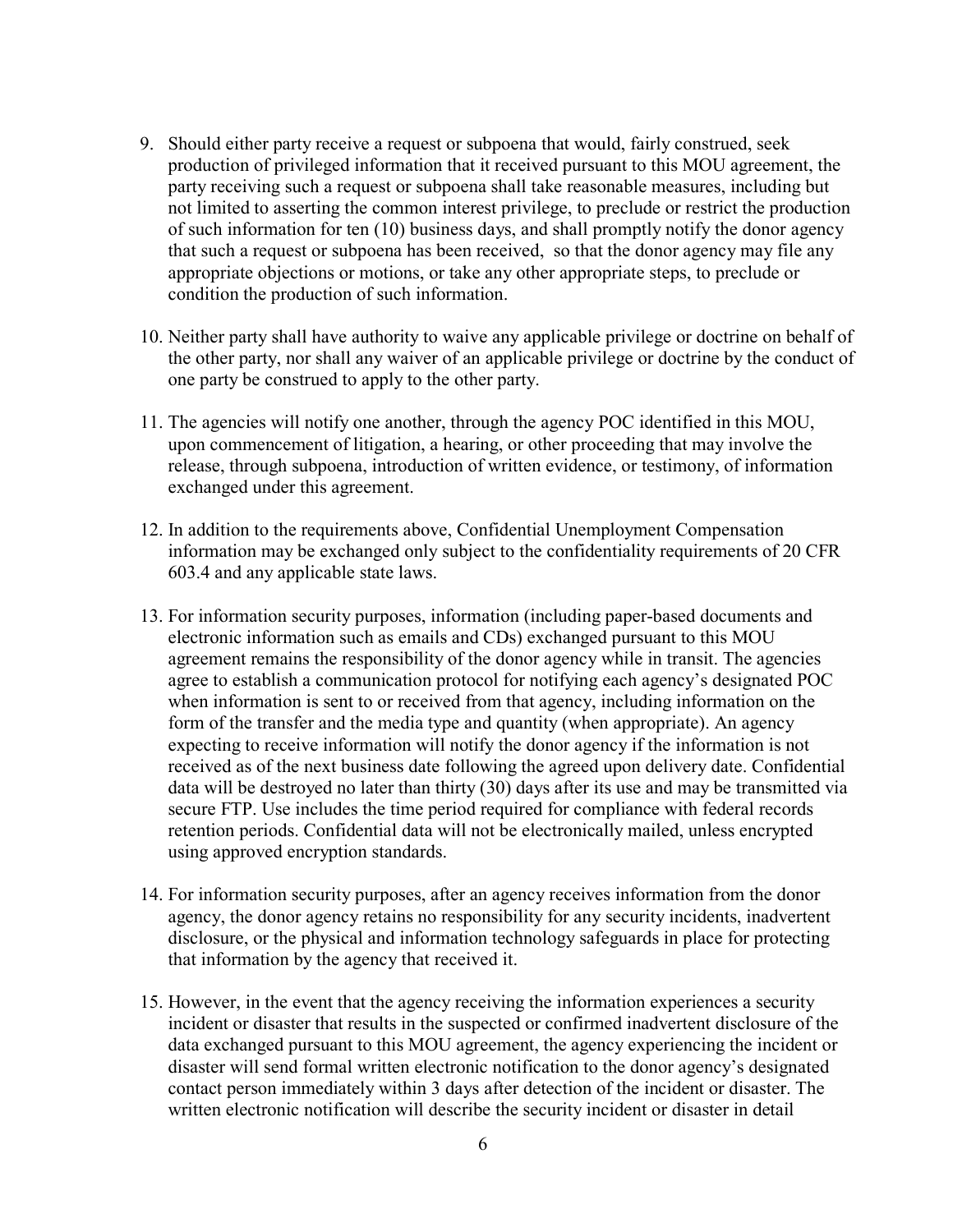including what data exchanged pursuant to this MOU agreement may have been inadvertently disclosed.

- 16. At the conclusion of an investigation and prosecution by either party, the receiving agency will return any and all confidential information to the donor agency, except as required by law, including the Records Retention Act.
- 17. Liability of the U.S. Government is governed by the Federal Torts Claims Act.

# **X. Dissemination of Factual Information**

- The agencies agree to jointly disseminate outreach materials to the regulated community when appropriate. Any such dissemination may not be undertaken without prior notice and approval of each party.
- All public materials bearing the United States Department of Labor ("USDOL") or DOL/WHD name, logo, or seal must be approved in advance by USDOL. Any such materials that include the opinions, results, findings and/or interpretations of data arising from the results of activities carried out under the Agreement shall state that they are the responsibility of the party carrying out the activity and do not necessarily represent the opinions, interpretation, or policy of the other partner.

## **XI. Resolution of Disagreements**

• Disputes arising under this Agreement will be resolved informally by discussions between Agency Points of Contact, or other officials designated by each agency.

### **XII. Period of Agreement**

• This MOU agreement becomes effective upon the signing of both parties and will expire 5 years from the effective date. This agreement may be modified in writing by mutual consent of both agencies. The agreement may be cancelled by either party by giving thirty (30) days advance written notice prior to the date of termination. Renewal of the agreement may be accomplished by written agreement of the parties.